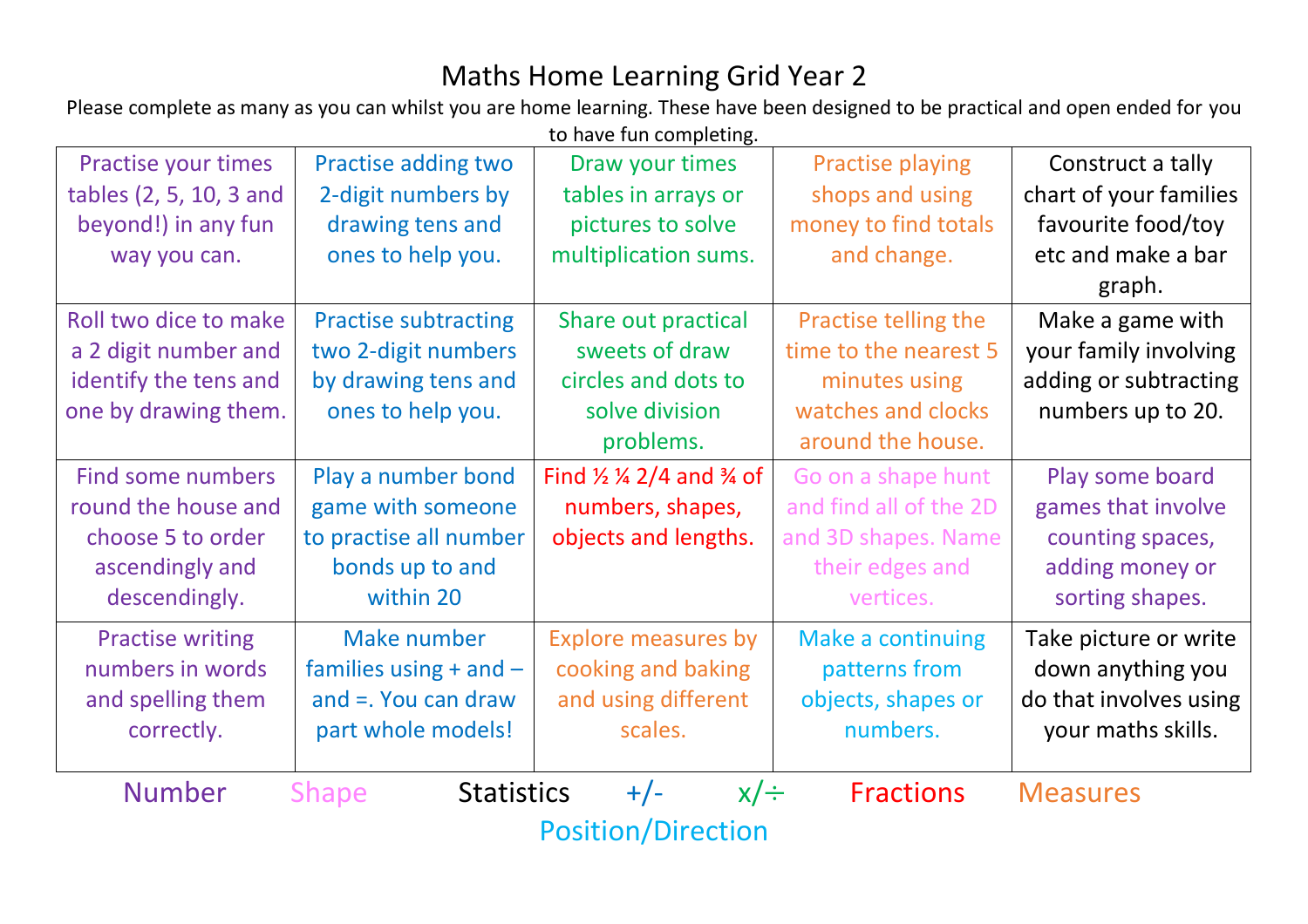## Writing Home Learning Grid Year 2

Please complete as many as you can whilst you are home learning. These have been designed to be practical and open ended for you to have fun completing.

| Read a story and re-    | Write a poem that           | Write a letter to a    | Research your              | Write a newsletter to |
|-------------------------|-----------------------------|------------------------|----------------------------|-----------------------|
| write it in as much     | has rhyming words in        | member of your         | favourite                  | your friends and      |
| detail as you can.      | about your favourite        | family who is also     | animal/country/topic       | family explaining     |
|                         | things.                     | staying at home.       | of your choice and         | what you have been    |
|                         |                             |                        | write a fact file.         | up to that week.      |
| Think of a different    | Write an acrostic           | Do some cooking or     | Research your              | Practise your         |
| world to visit and      | poem for HOME               | play a game and        | favourite celebrity        | spellings and phonic  |
| write a story about it. | LEARNING.                   | write some             | and write a                | rules. You could test |
|                         |                             | instructions.          | biography.                 | a family member!      |
|                         |                             |                        |                            |                       |
| Write a character       | Read and orally retell      | After doing            | <b>Find an interesting</b> | Play a writing game   |
| description about       | your favourite poem         | something interesting  | picture from               | such as hangman and   |
| one of your teddies     | using actions to help       | write a recount of     | literacyshed.co.uk         | make a list of games  |
| or toys.                | you.                        | what you did.          | and write a story          | you have played.      |
|                         |                             |                        | about it.                  |                       |
| Write a story where     | <b>Research 3 different</b> | Write a menu and       | Make an advert or          | Play a range of SPAG  |
| you are the main        | types of poem and           | play restaurants for a | poster for something       | games online using a  |
| character.              | write out your              | mealtime.              | you've made or done.       | website of your       |
|                         | favourites.                 |                        |                            | choice or education   |
|                         |                             |                        |                            | city.                 |
|                         | Poetry                      | <b>Fiction</b>         | <b>Non-Fiction</b>         |                       |

Reading Home Learning Grid Year 2